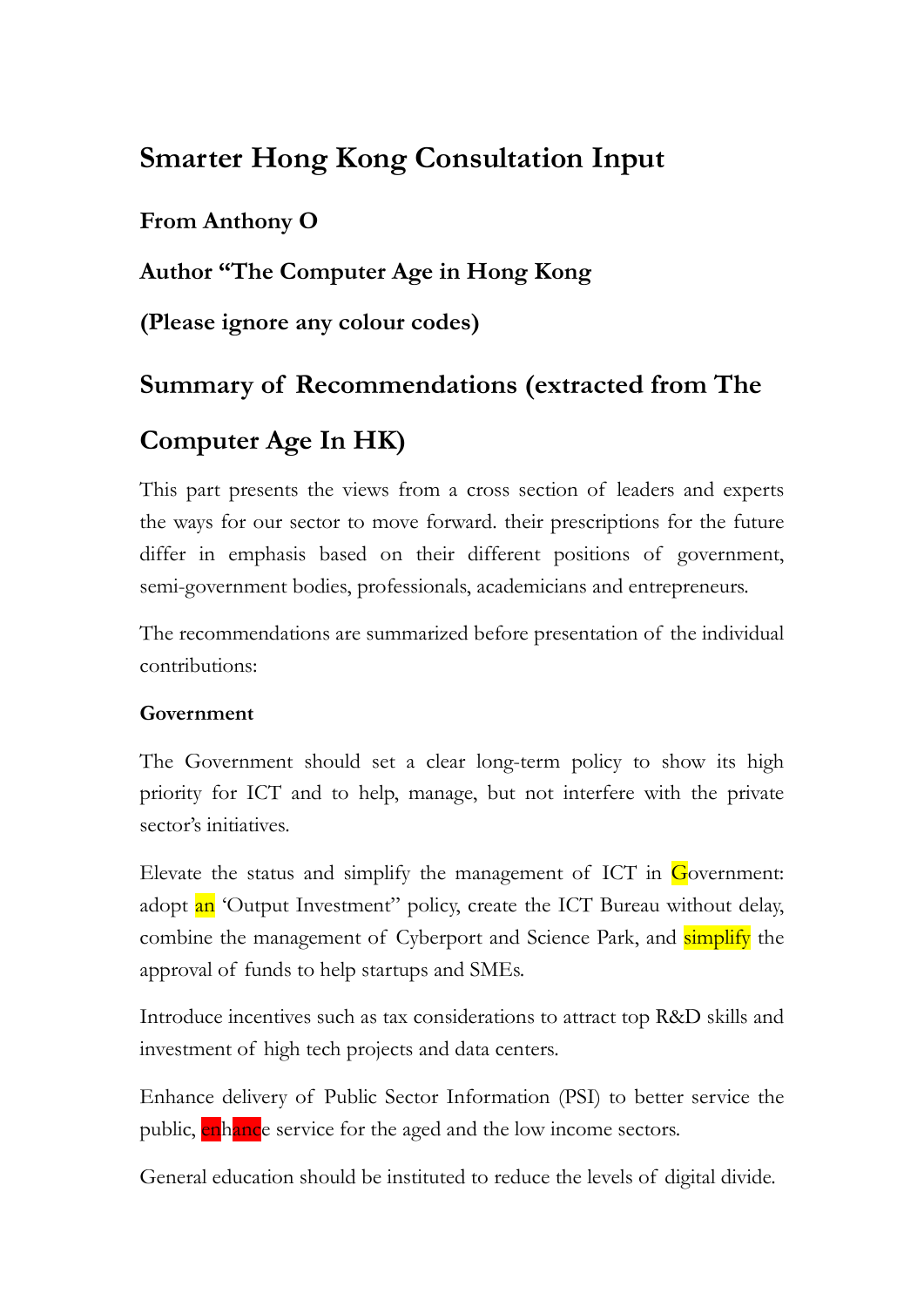Procure more local solutions to help nurture the local sector.

Establish an IRP trading platform to lower the cost of doing business, and attract foreign experts and companies who want to pursue the China market to be based here.

#### **Human Resources**

Institute measures immediately to develop a right supply-and-demand mix of talents for the sector's job market, as currently experienced skill jobs are unfilled while many new graduates are turned off by the low pay jobs and cannot foresee any exciting futures. The recommendations include deploying IT for Education in secondary schools (with the Pui Ching Middle School as a reference model) to cultivate student interests and positive attitude, introducing more business, ethics and humanity contents in IT tertiary education to better prepare graduates for the new job requirements.

Measures should also be introduced to promote the image and prospects of ICT careers to attract the right talents to take up such studies and future careers.

There should be programs to attract foreign talents to study and build a long term career here to increase the local talent pool.

#### **Advanced Application Systems**

We must enhance our IT application levels and contents to build skill leadership position which is essential to attract investments such as setting up regional data centers.

#### **Nurturing Startups and SMEs**

Cyberport and HKSTP can enhance their incubation programs and persuade angel funds and VC investments to help grow startups and promising SMEs.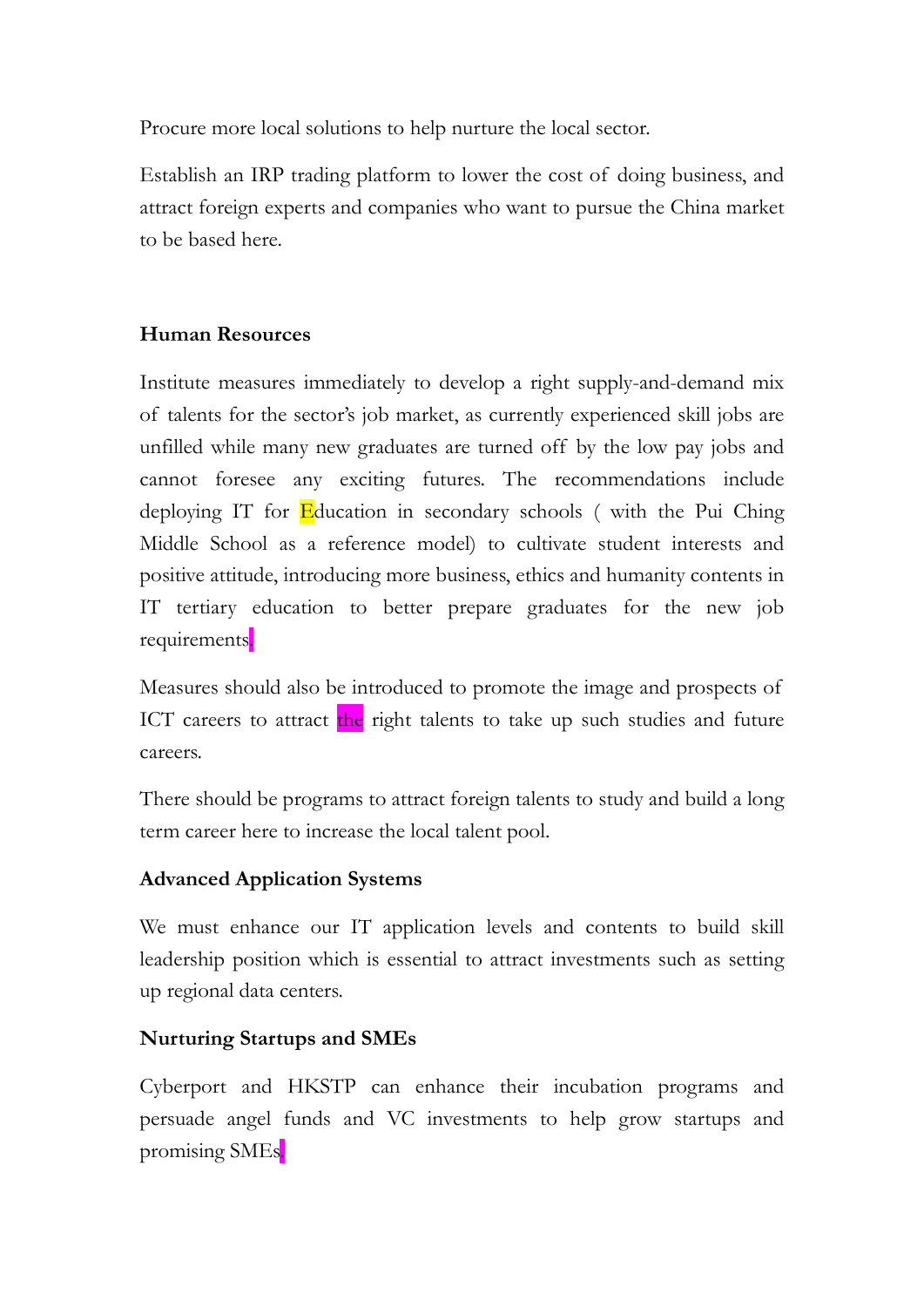### **Promoting Sector Image**

There should be concerted efforts by Government, academia and the industry to promote the image and importance of the profession; including publicity campaigns, messages from role model spokesmen, and certification and professional recognition programs, to attract new talents and boost morale and commitment of the practitioners.

#### **Cooperation with the Mainland**

We can contribute to and benefit from working with the Mainland's fast advancing and growing ICT Industry, utilizing our many inherent strengths in infrastructure, legal system, international outlook and skill to help China to reach out to the world, and our application and system integration experiences to serve as a test bed for international solutions for the vast China market. We only have a short window to leverage our current strength to play our contributing roles.

#### **Entrepreneurship**

(Educate and assist the young generation to ) pursue entrepreneurial dreams with patience, determination, preparedness and learning from failures.

#### **Cultural Concerns**

The trend of technologies such as W 2.0 and Big Data implies a culture of sharing of data and information. There is  $\alpha$  concern that the Eastern cultures are not ones of voluntary contributing or sharing which may hinder the full and effective acceptance of these future technological advancements. Education and measures to address this new culture should be fully considered in the age of a knowledge-based society..

The prescriptions as summarized above have been widely voiced over time. It shows that the measures to improve our industry and Hong Kong's future are well and long understood. The fact that they are still valid means insufficient actions have been taken to address them. As an author and longtime practitioner, I feel obliged to assemble and document the